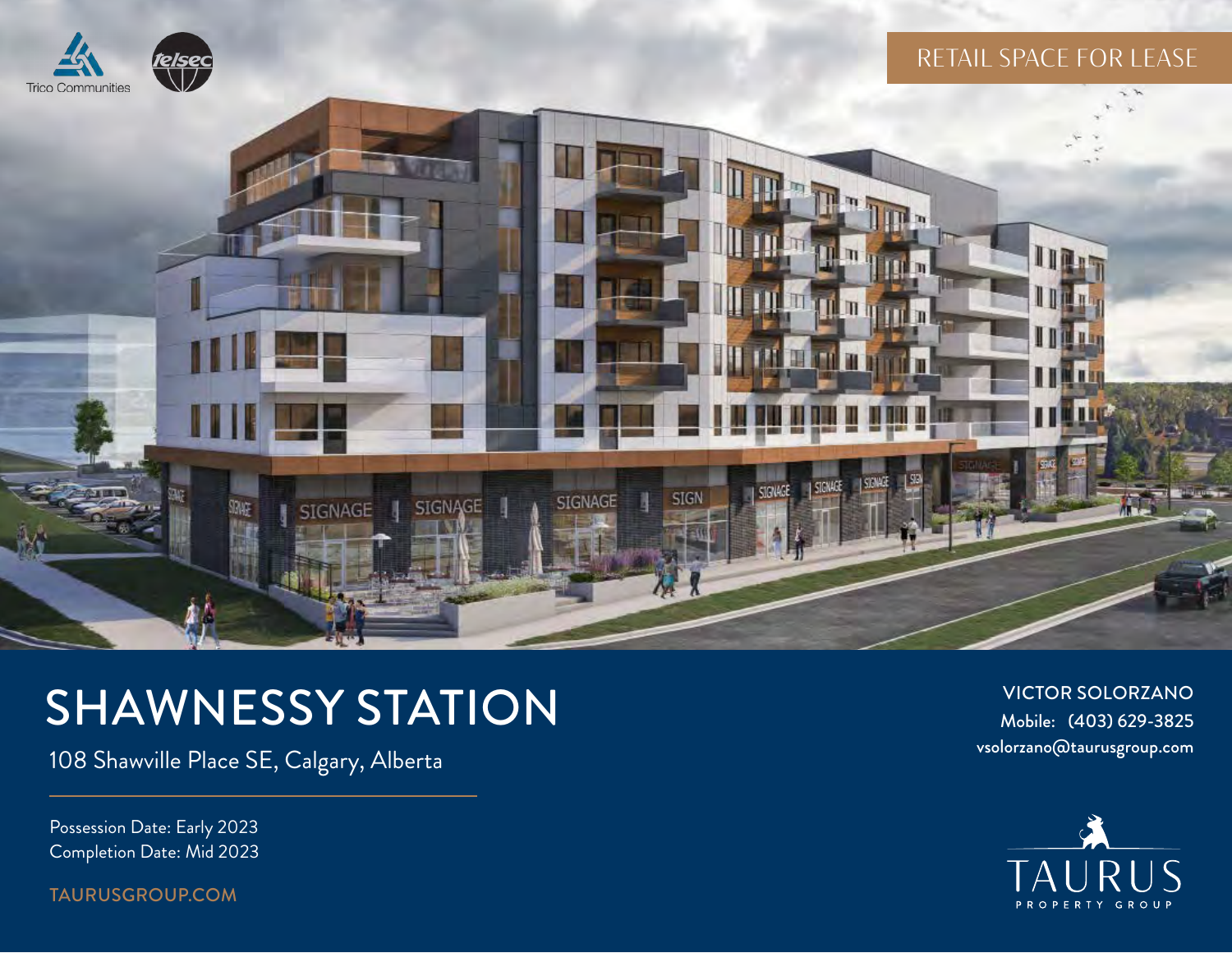## **BUILDING HIGHLIGHTS** ABOUT

Shawnessy Station is a mixed-use development located along Macleod Trail, encompassing 160 residential suites above 22,704 square feet of main-level retail.

- > Exposure to over 90,000 vehicles daily on Macleod Trail and high volumes of pedestrian traffic with its close proximity to Shawnessy LRT Station
- Over 110,000 people employed within a 5 > km radius
- > Surrounding retailers include Superstore, Landmark Cinemas, Safeway, Co-op and Canadian Tire
- > Targeted uses: restaurant, child care services, coffee shop, bakery, salon/barber and amenity services such as fitness, medical, convenience, pet store

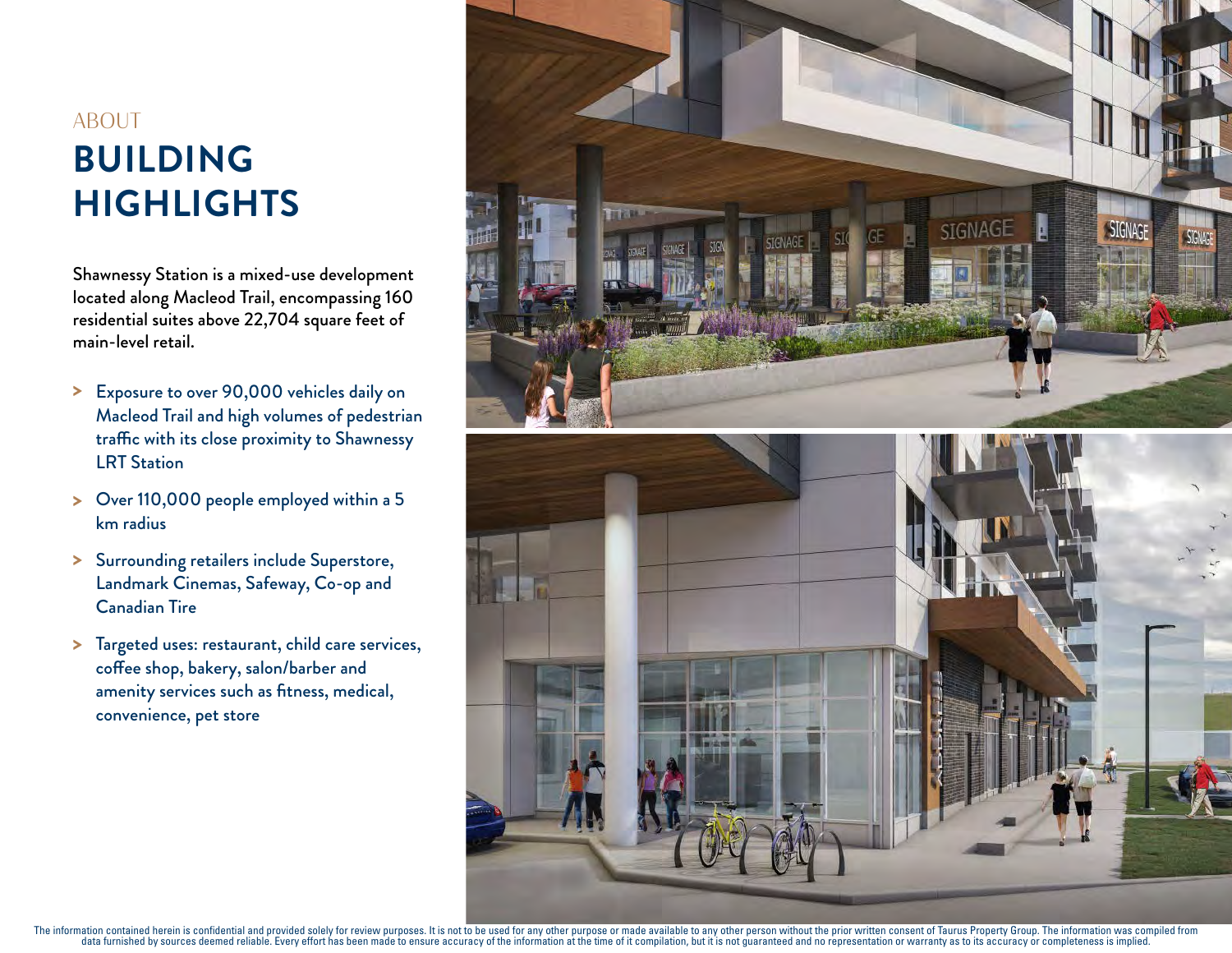### **LOCATION HIGHLIGHTS** ABOUT

- Phase 1 located along Shawville Blvd with easy access to the site with controlled all-turns intersection >
- Site is directly across from the Shawnessy LRT Station with a > > daily ridership of +/- 6,500 people
- Immediate surrounding residential communities include Shawnessy, Midnapore, Millrise and Somerset >
- Adjacent to primary shopping node for South Calgary



The information contained herein is confidential and provided solely for review purposes. It is not to be used for any other purpose or made available to any other person without the prior written consent of Taurus Propert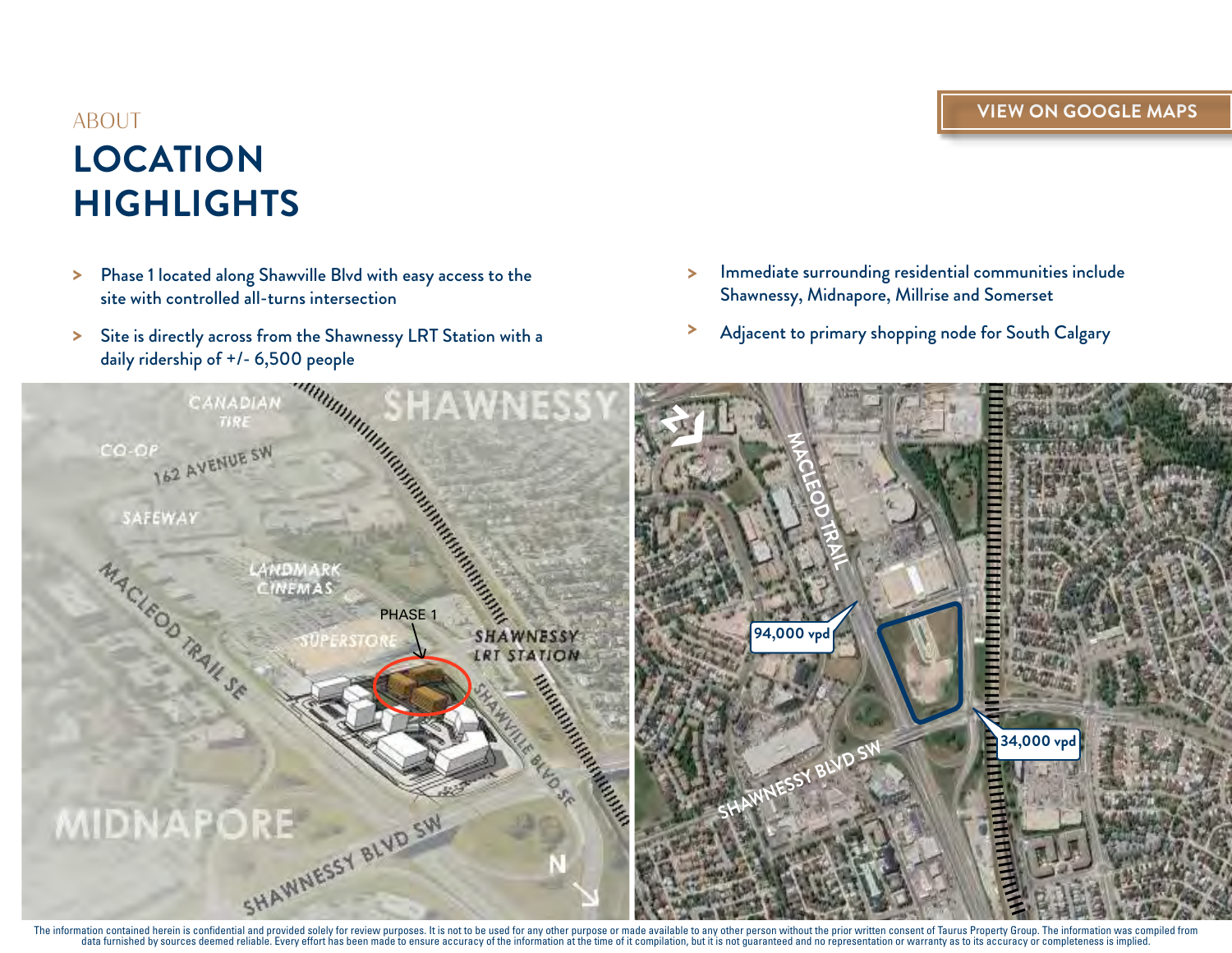



### **DEMOGRAPHIC DATA COMMUNITY**

| <b>1KM Radius:</b> | 7,450     |
|--------------------|-----------|
| <b>3KM Radius:</b> | 62,907    |
| Calgary:           | 1,239,220 |



**POPULATION**

| 1KM Radius:        | 41.8 |
|--------------------|------|
| <b>3KM Radius:</b> | 39.4 |
| Calgary:           | 37.6 |



#### **HOUSEHOLD INCOME**

\$104,319 \$146,270 \$137,333 **1KM Radius: 3KM Radius: Calgary:**



#### **EDUCATION**

**1KM Radius: 3KM Radius: Calgary:** 65.9% 71.4% 69.9%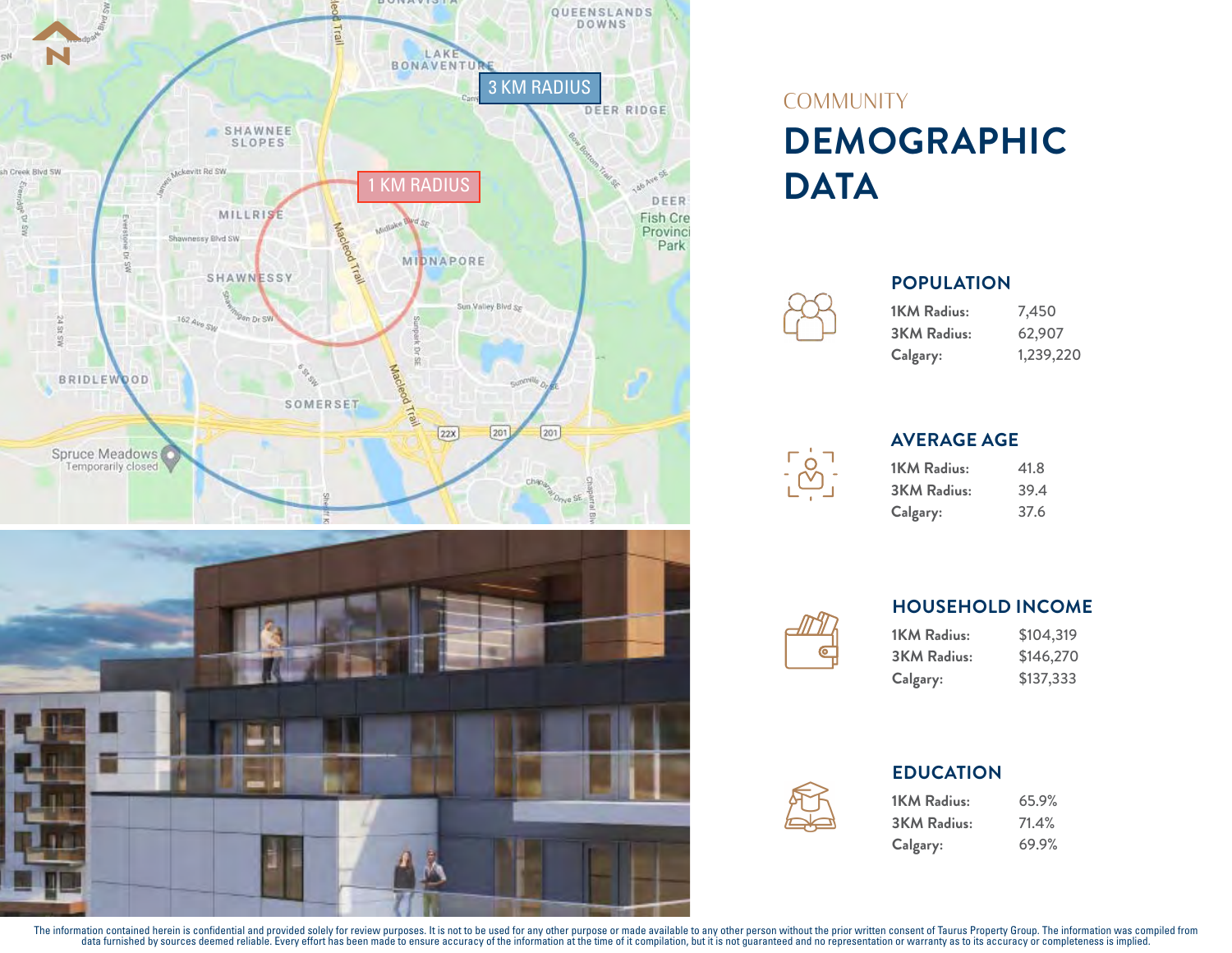### **PROPERTY DETAILS BUILDING**

**CENTRE SQUARE FOOTAGE**

**Retail: 22,704 sq ft**

#### **OWNER & LANDLORD**



<u>telsec</u>

Trico Communities **DEVELOPER**

**ZONING**

DC (C-COR1)

**PARKING**

1 stall per 270 sq ft

#### **MUNICIPAL ADDRESS**

108 Shawville Place SE, Calgary, AB

#### **LEGAL DESCRIPTION**

**Plan: 1710221 Block: 51 Lot: 3**



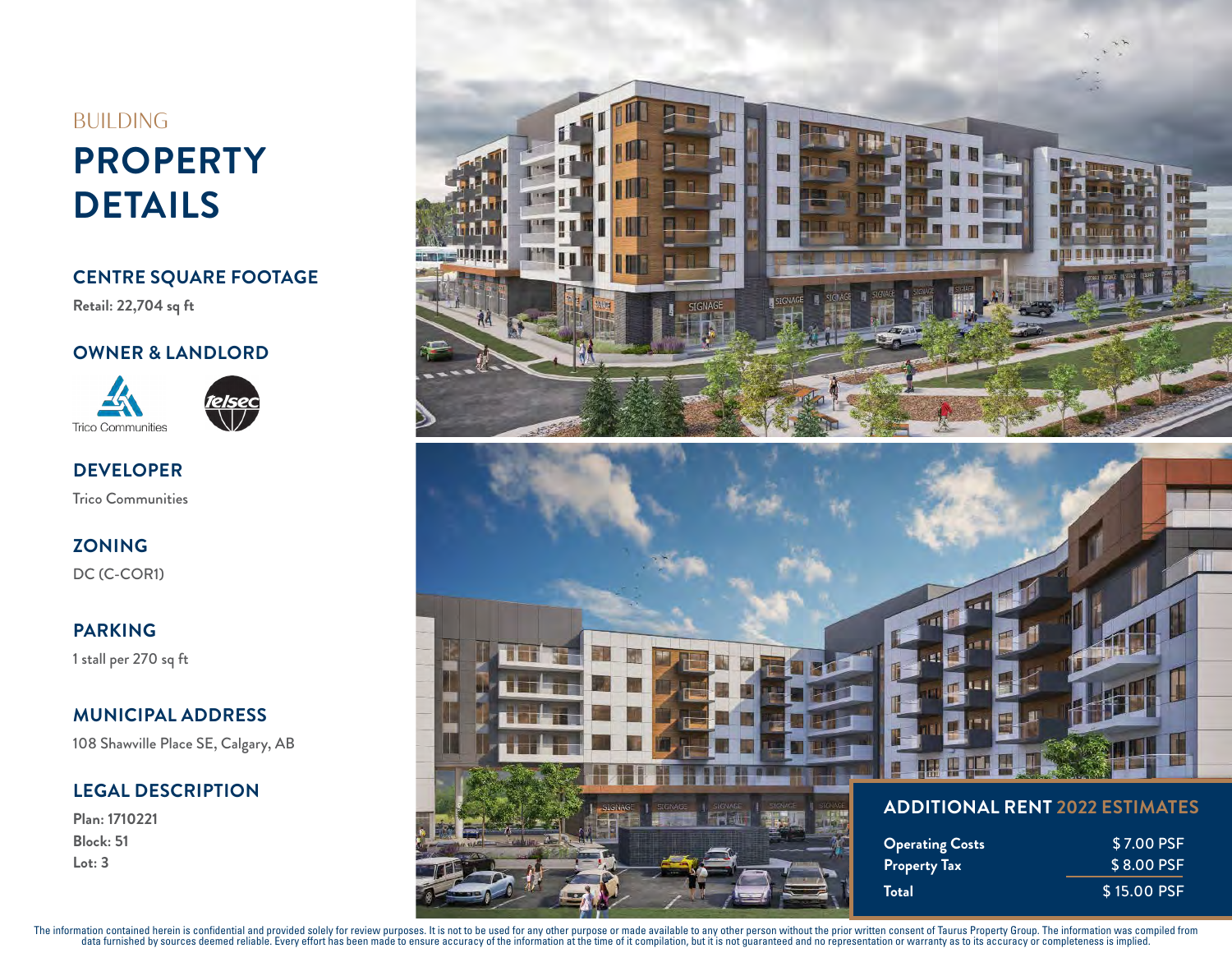### **PHASE 1 SITE PLAN**